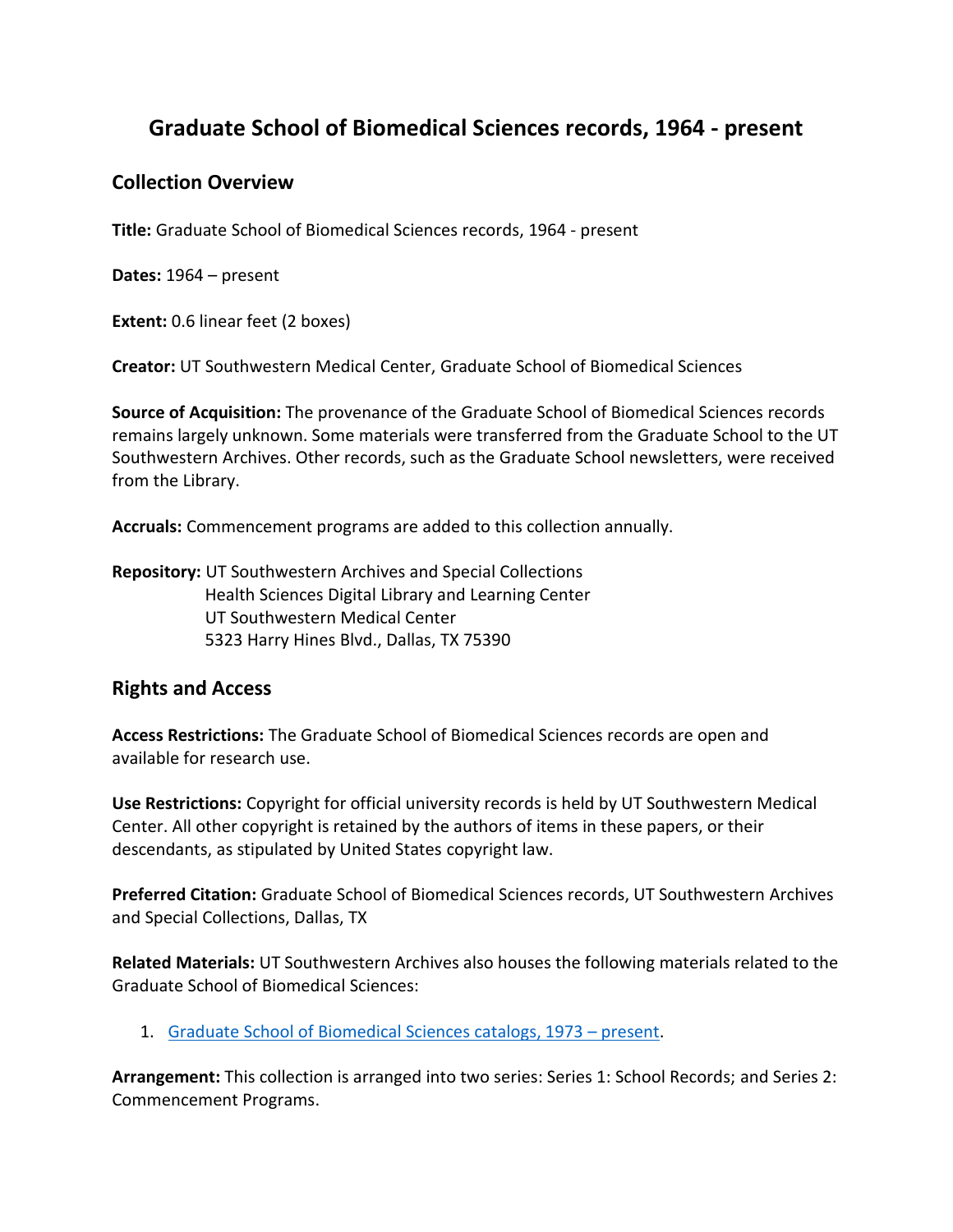**Biographical/Historical:** The Graduate School of Biomedical Sciences was established in 1972 during the reorganization of UT Southwestern as a medical center with three components: the Medical School, the Graduate School, and the School of Health Professions. The graduate programs were initially established as part of the Southwestern Medical School's teaching program in the basic sciences. The earliest graduate degree was received in 1947, before Southwestern Medical School was affiliated with the University of Texas. The main goal of the Graduate School, shortly after it was created in 1972, was "to provide the outstanding student with the opportunity and the stimulus to investigate in depth and to solve contemporary problems in the biological, physical, and behavioral sciences."

**Scope and Contents:** The Graduate School of Biomedical Sciences records document the operations and academic programs of the Graduate School at UT Southwestern Medical Center and includes correspondence, booklets, brochures, minutes, posters, memos, newsletters, and commencement programs. Records of interest include a 1975 preliminary report examining the role and scope of the Graduate School and minutes from graduate faculty meetings at UT Southwestern Medical School before the Graduate School was formally established in 1972.

# **Box and Folder List**

## **Series 1: School Records, 1963-2001**

The series is arranged alphabetically according to subject and largely includes ephemera related to various departments within the Graduate School. Documents related to graduate student research forums sponsored by the Sigma Xi Club are also present. Graduate faculty minutes and correspondence display faculty involvement in the expansion of graduate studies at UT Southwestern Medical Center from 1964-1970 and the institution's membership in the Graduate Assembly of University of Texas at Austin from 1964-1968.

Newsletters document the research, awards, and activities of Graduate School students and faculty and the creation of specific academic programs during the years 1973-1993. A 1975 report provides an in-depth look at the Graduate School and outlined the projected plans for the future of the school's programs, students, faculty, facilities, and organization at UT Southwestern.

## Box 1

Folder 1: Cell and Molecular Biology: booklet and poster, circa 1972-1987 Folder 2: Clinical Psychology: booklet, 1996 Folder 3: Clinical Psychology: booklet, 2001 Folder 4: Clinical Psychology: program materials, 1976 Folder 5: Division of Basic Science: brochure, undated Folder 6: Graduate School: academic calendars, 1981-1983 Folder 7: Graduate School: class schedules, 1975-1983 Folder 8: Graduate Faculty: correspondence, 1967-1970 Folder 9: Graduate Faculty: minutes, 1964-1970